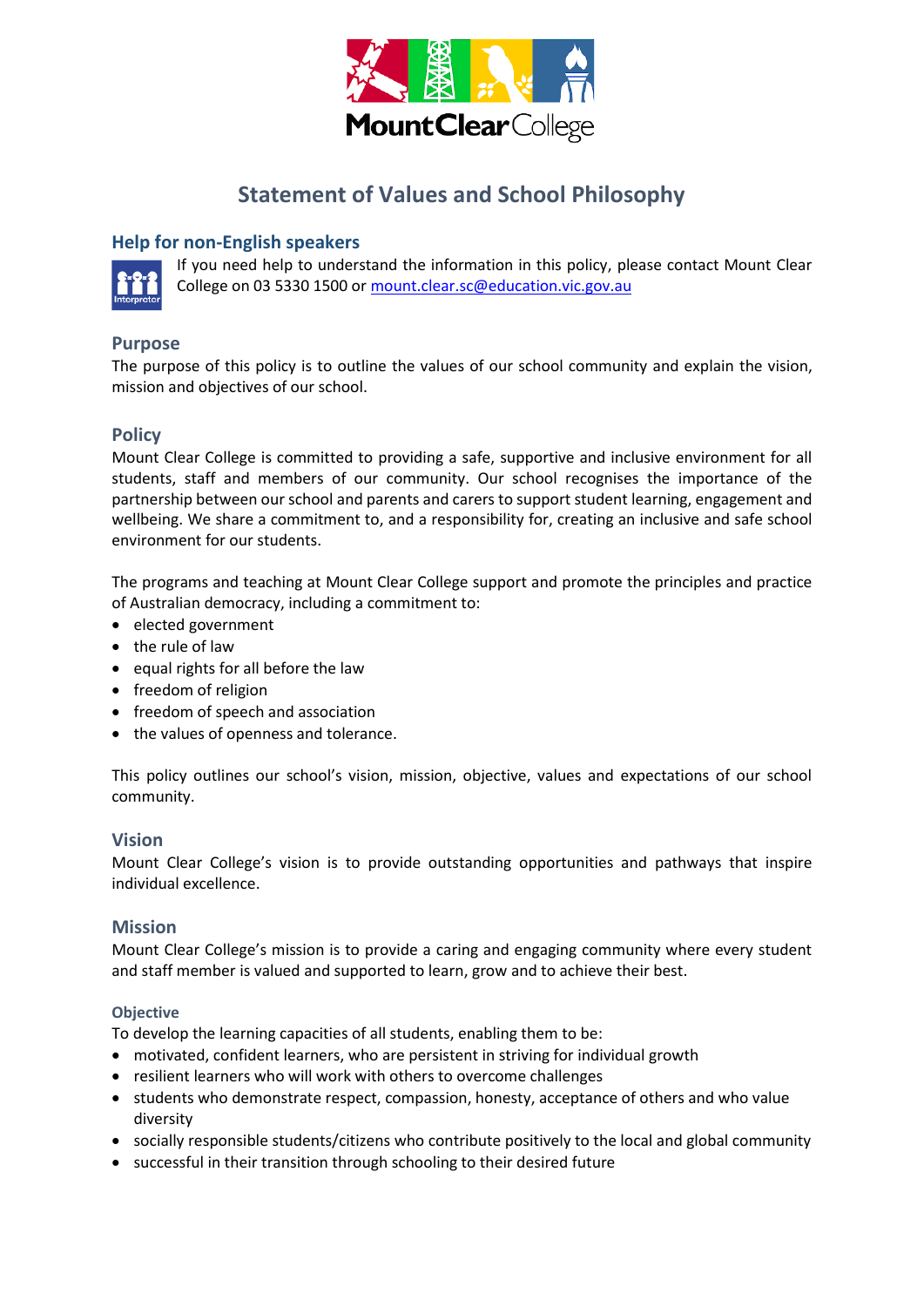# **Values**

Our values are CARE, COMMITMENT, RESPECT and RESPONSIBILITY

Mount Clear College affirms the values of society and in doing so we:

- **CARE**; fostering relationships with our families, our community and globally
- Show **COMMITMENT** to learning and the pursuit of individual growth.
- **RESPECT** ourselves, each other and our environment,
- Take **RESPONSIBILITY** for the impact of our actions on ourselves and others

# **Behavioural Expectations**

Mount Clear College acknowledges that the behaviour of staff, parents, carers and students has an impact on our school community and culture. We acknowledge a shared responsibility to create a positive learning environment for the children and young people at our school.

## **As Principals and school leaders, we will:**

- model positive behaviour and effective leadership
- communicate politely and respectfully with all members of the school community
- work collaboratively to create a school environment where respectful and safe behaviour is expected of everyone
- behave in a manner consistent with the standards of our profession and meet core responsibilities to provide safe and inclusive environments
- plan, implement and review our work to ensure the care, safety, security and general wellbeing of all students at school
- identify and support students who are or may be at risk
- do our best to ensure every child achieves their personal and learning potential
- work with parents to understand their child's needs and, where necessary, adapt the learning environment accordingly
- respond appropriately when safe and inclusive behaviour is not demonstrated and implement appropriate interventions and sanctions when required
- inform parents of the school's communication and complaints procedures
- ask any person who is acting in an offensive, intimidating or otherwise inappropriate way to leave the school grounds.

## **As teachers and non-teaching school staff, we will:**

- model positive behaviour to students consistent with the standards of our profession
- communicate politely and respectfully with all members of the school community
- proactively engage with parents about student outcomes
- work collaboratively to create a school environment where respectful and safe behaviour is expected of everyone
- behave in a manner consistent with the standards of our profession and meet core responsibilities to provide safe and inclusive environments
- plan, implement and review our work to ensure the care, safety, security and general wellbeing of all students at school
- work with parents to understand the needs of each student and, where necessary, adapt the learning environment accordingly
- work collaboratively with parents to improve learning and wellbeing outcomes for students with additional needs
- communicate with the Principal and school leaders in the event we anticipate or face any tension or challenging behaviours from parents
- treat all members of the school community with respect.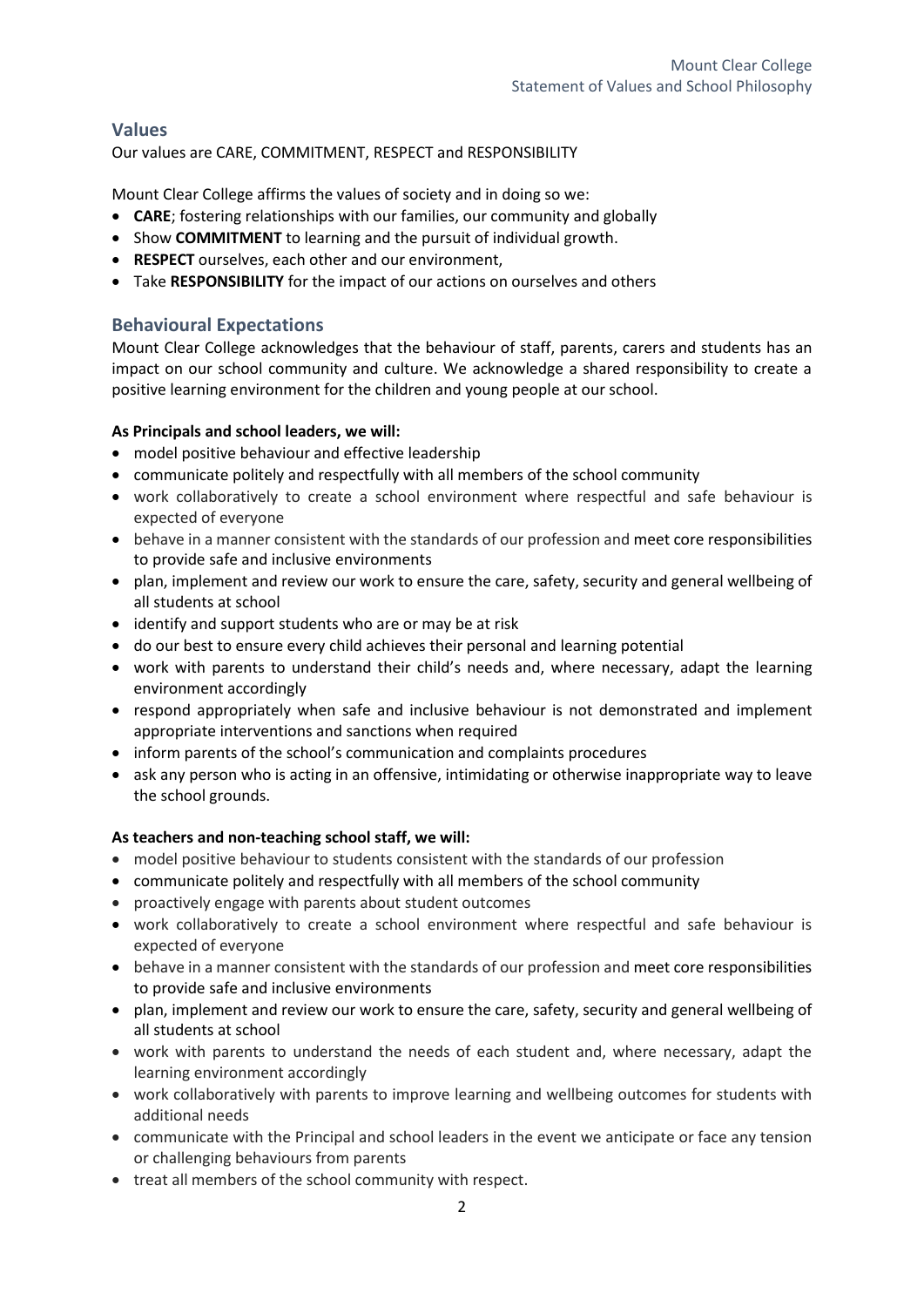#### **As parents and carers, we will:**

- model positive behaviour to our child
- communicate politely and respectfully with all members of the school community
- ensure our child attends school on time, every day the school is open for instruction
- take an interest in our child's school and learning
- work with the school to achieve the best outcomes for our child
- communicate constructively with the school and use expected processes and protocols when raising concerns
- support school staff to maintain a safe learning environment for all students
- follow the school's processes for communication with staff and making complaints
- treat all school leaders, staff, students, and other members of the school community with respect.

#### **As students, we will:**

- model positive behaviour to other students
- communicate politely and respectfully with all members of the school community.
- comply with and model school values
- behave in a safe and responsible manner
- respect ourselves, other members of the school community and the school environment.
- actively participate in school
- not disrupt the learning of others and make the most of our educational opportunities.

#### **As community members, we will:**

- model positive behaviour to the school community
- treat other members of the school community with respect
- support school staff to maintain a safe and inclusive learning environment for all students
- utilise the school's processes for communication with staff and submitting complaints.

## **Unreasonable Behaviours**

Schools are not public places, and the Principal has the right to permit or deny entry to school grounds (for more information, see our *Visitors Policy*).

Unreasonable behaviour that is demonstrated by school staff, parents, carers, students or members of our school community will not be tolerated at school, or during school activities.

Unreasonable behaviour includes:

- speaking or behaving in a rude, manipulative, aggressive or threatening way, either in person, via electronic communication or social media, or over the telephone
- the use or threat of violence of any kind, including physically intimidating behaviour such as aggressive hand gestures or invading another person's personal space
- sending demanding, rude, confronting or threatening letters, emails or text messages
- sexist, racist, homophobic, transphobic or derogatory comments
- the use of social media or public forums to make inappropriate or threatening remarks about the school, staff or students.

Harassment, bullying, violence, aggression, threatening behaviour and unlawful discrimination are unacceptable and will not be tolerated at our school.